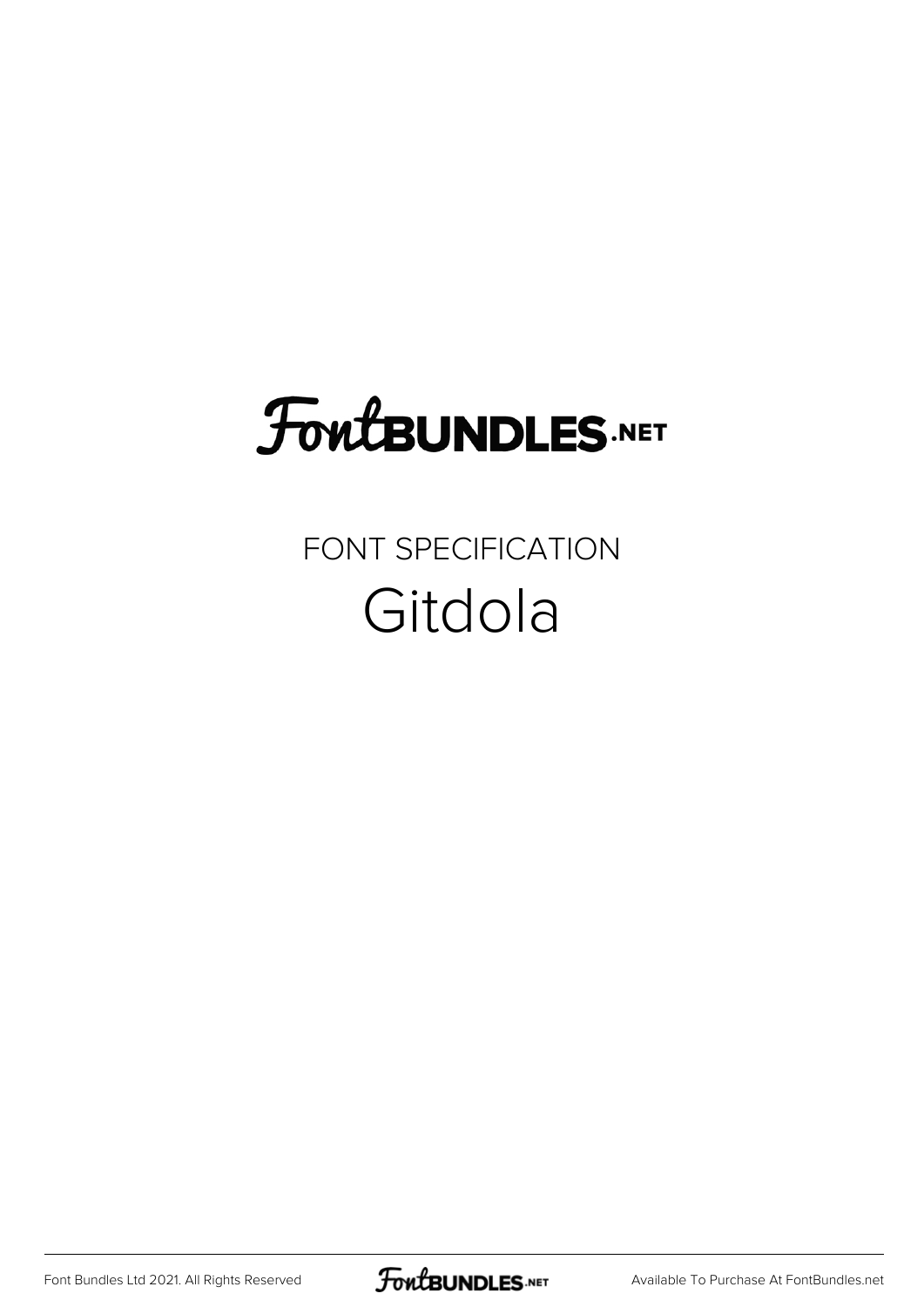### Gitdola - Regular

**Uppercase Characters** 

ADCDEFGHTJFLMNOPDRSTUYK  $0493$ 

#### Lowercase Characters

#### **Numbers**

 $0 | 23456789$ 

#### Punctuation and Symbols



#### All Other Glyphs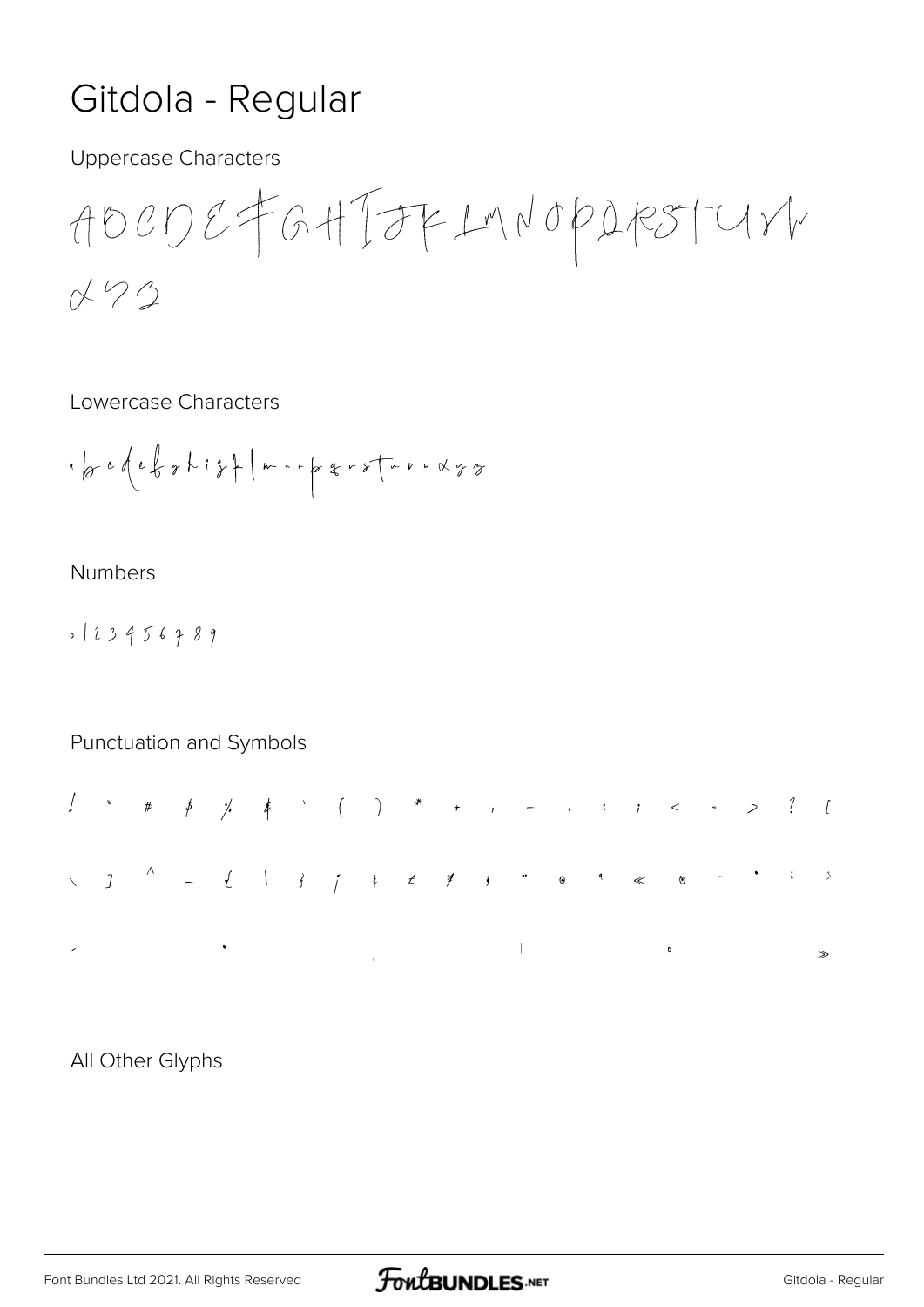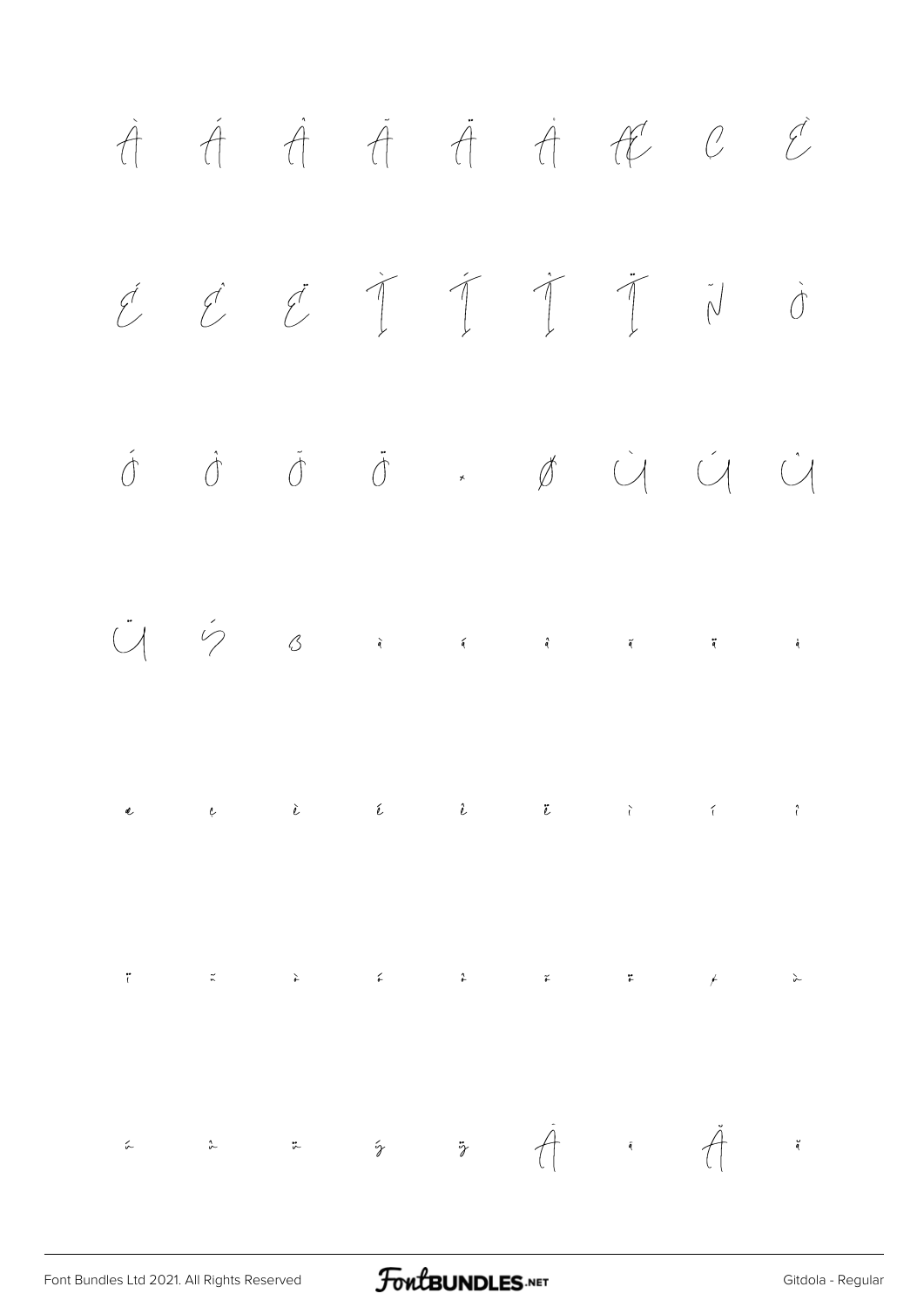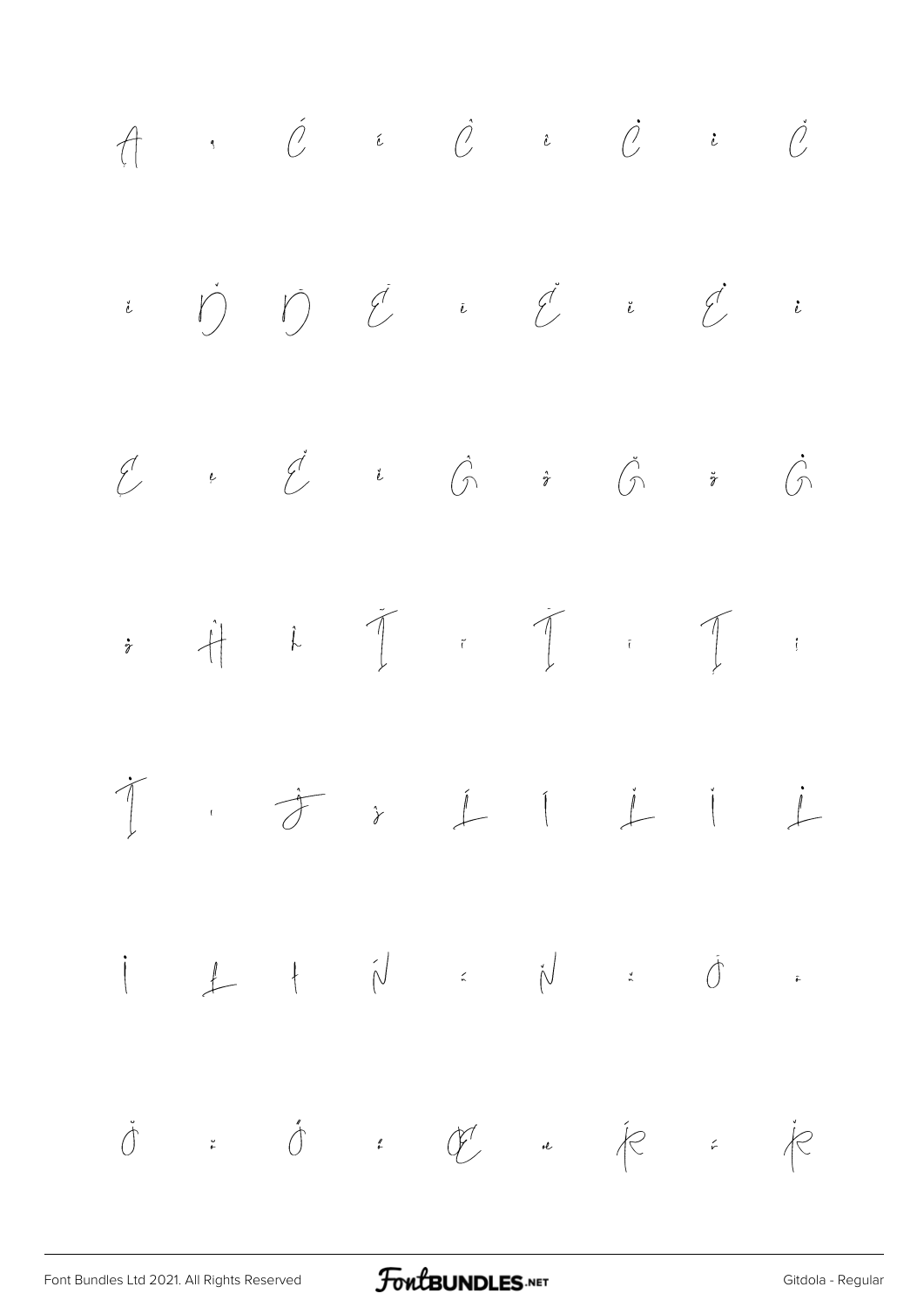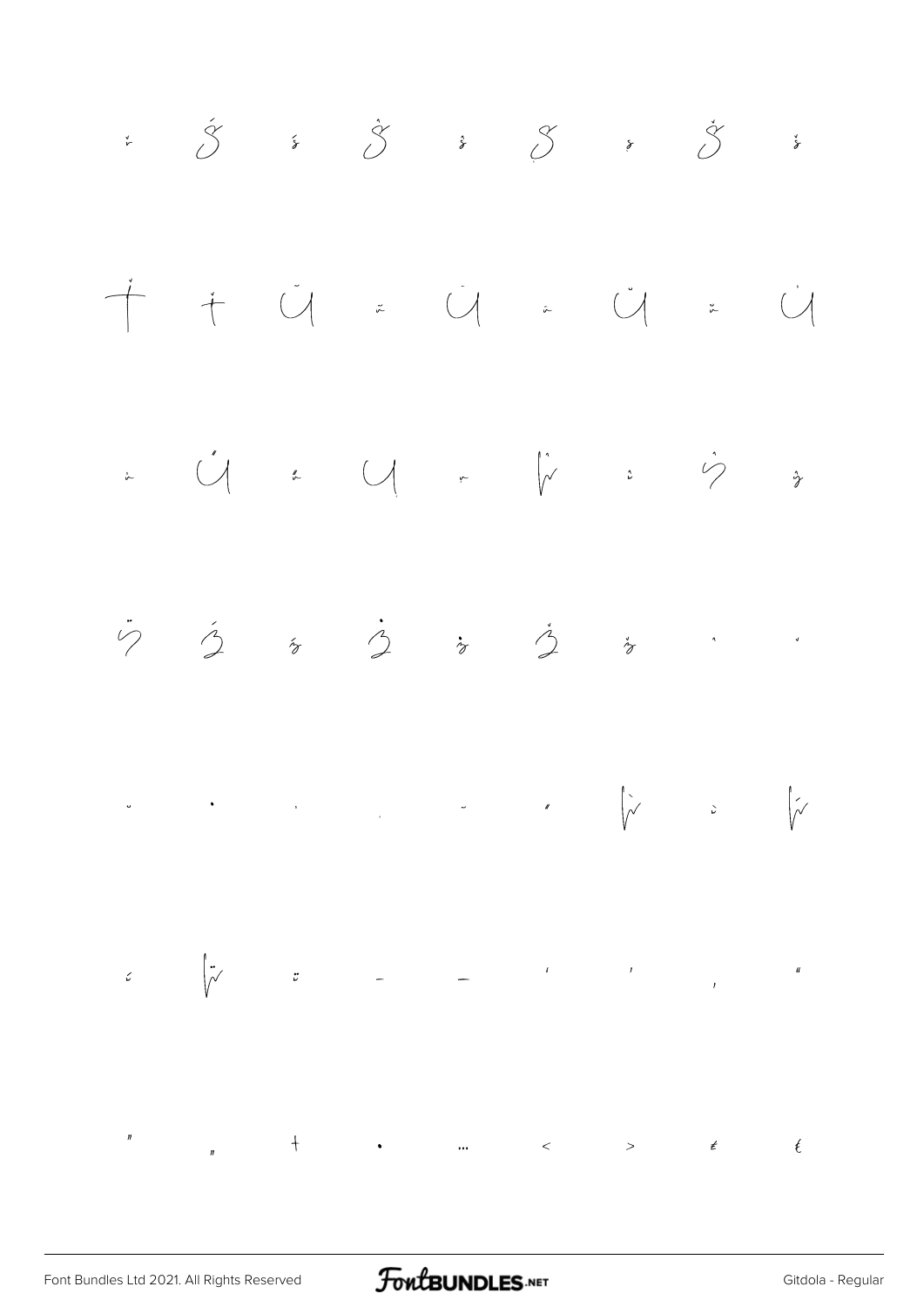